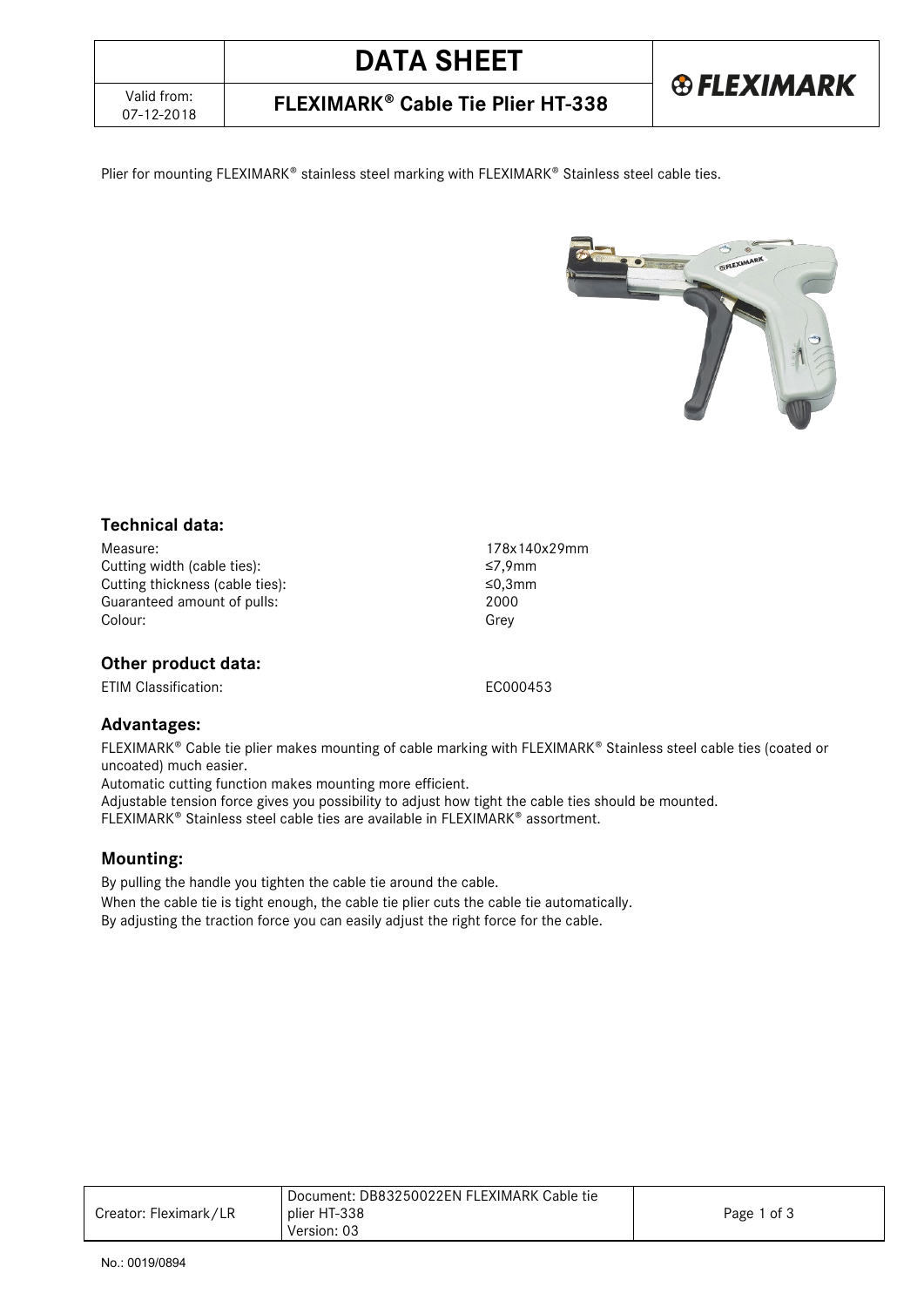07-12-2018 **FLEXIMARK Cable Tie Plier HT-338**

# **Product data:**

| E-nr.  | .APP<br>Part no. | Article designation              | Colour | Content<br>(unit) | Weight<br>(kg) | PU |
|--------|------------------|----------------------------------|--------|-------------------|----------------|----|
| 605830 | 83250022         | FLEXIMARK Cable tie plier HT-338 | Grev   |                   | 0.56           |    |

# **Product data spare parts:**

| E-nr.   | <b>LAPP</b><br>Part no. | Article designation                  | Picture | Content<br>(unit) | PU |
|---------|-------------------------|--------------------------------------|---------|-------------------|----|
| 1605831 | 83250023                | FLEXIMARK Spare part HT-338          |         |                   |    |
|         | 83250021                | FLEXIMARK Spare part knife HT-338-33 | റ       |                   |    |
|         | 83250024                | FLEXIMARK Spare part HT-338-32       |         |                   |    |







Adjusting Screw (TPR)

|                       | Document: DB83250022EN FLEXIMARK Cable tie |             |
|-----------------------|--------------------------------------------|-------------|
| Creator: Fleximark/LR | plier HT-338                               | Page 2 of 3 |
|                       | Version: 03                                |             |